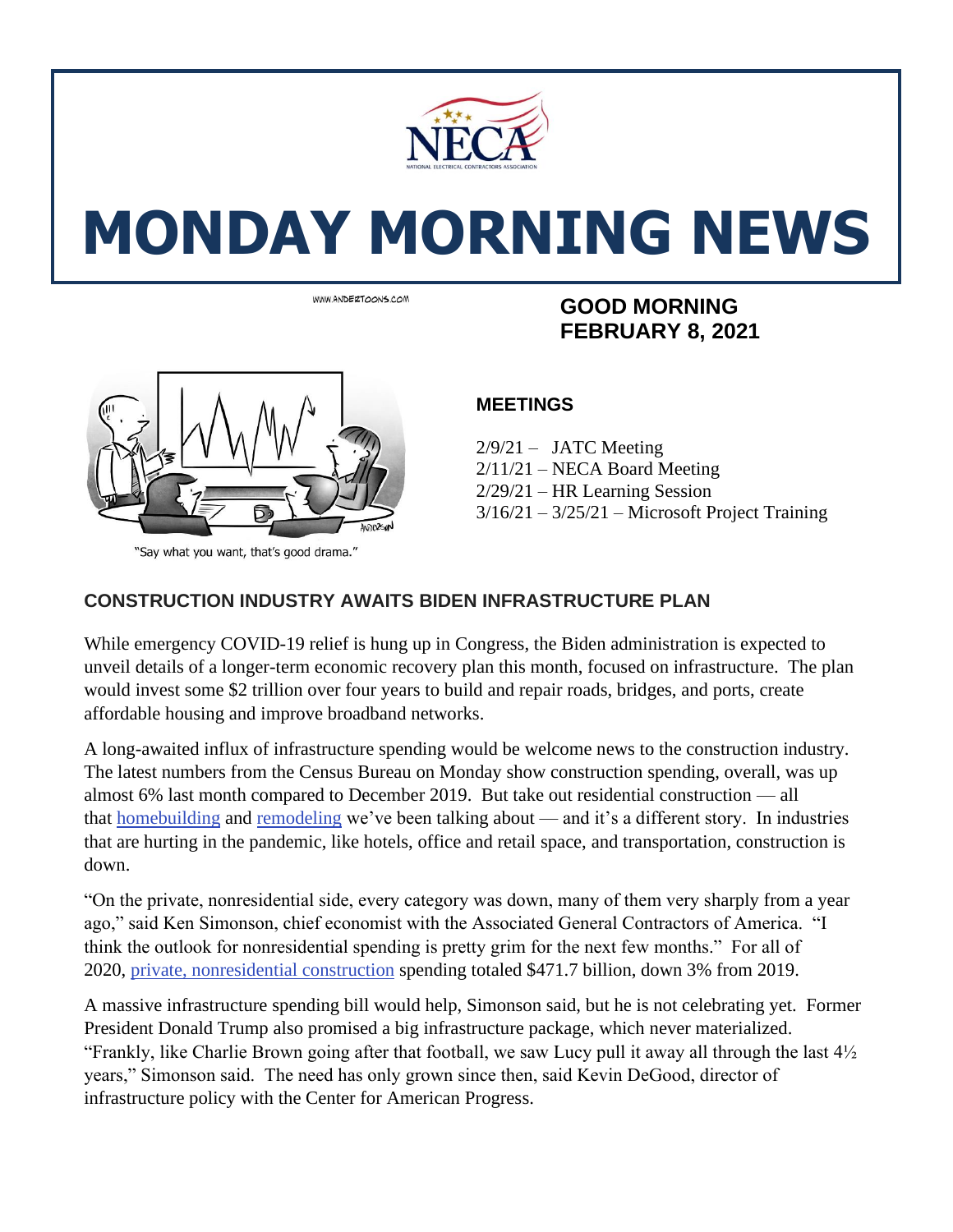"The money coming from Washington really has to do two things," he said. "It has to backfill what's been lost and what would otherwise have been spent under normal economic conditions by state and local governments, as well as provide a boost on top of that." Then there is the question of who is going to do all the building, paving, and wiring. The industry is facing a long-term shortage of skilled workers that dates to the last recession.

Any infrastructure plan will have to come with more recruiting and training, said Grant Shmelzer, executive director of Independent Electrical Contractors Chesapeake, who has mixed feelings about a sudden surge in demand. "Definitely excitement, definitely hesitation in the same breath, due to labor shortages," he said. "If the bill actually goes through Congress, the next hurdle is going to be how do we do all the work that the bill would bring to fruition?"

#### **NECA NATIONAL 2020 RECOGNITION OF SAFETY ACHIEVEMENT AWARDS PROGRAM – NOW OPEN!!**

NECA's Recognition of Achievement in Safety Excellence and Recognition of Zero-Injury Achievement are elite safety recognition programs focused on the electrical construction industry. These awards recognize companies that excel in multiple areas of their safety and health programs. The Safety Excellence Award is our association's premier recognition program and acknowledges member contractors' safety performance. The Zero-Injury Award recognizes those member companies that have worked a full calendar year without a recordable incident. Registration is now open until March 1, 2021. Do not miss this opportunity to demonstrate your organization's commitment to safety! Click [here](https://www.necanet.org/about-us/awards/neca-safety-awards-program?utm_campaign=Safety%20Network&utm_medium=email&_hsmi=105719190&_hsenc=p2ANqtz-_Fdzrm2w1pv1iQ0R0nBaMUAcTvTwjDGQyryJc84jhPIEJ8va3efWSsrF6wuZEUAK-UsuAuwIzhXzz8p0rBIQ66xrGWdg&utm_content=105719190&utm_source=hs_email) to get started.

#### **MICROSOFT PROJECT TRAINING – FUNDAMENTALS FOR PROJECT MANAGEMENT**

Only 10 spots left!! MS Project is the leader in Construction Productivity Software. The Puget Sound Chapter, NECA, in collaboration with the University of Washington, is delighted to offer our members this MS Project Training Workshop. This in-person instructor led course will be a hands-on, interactive, step-by-step training for everyone from front-line foremen to project executives. Space is limited to 20 seats and will accommodate proper social distancing procedures. Computers with software will be provided for the duration of the course.

This **12-hour** course (hands-on computer training) will be held on March 16, 18, 23, & 25, 2021, from 5:00 PM – 8:00 PM. The training will be held at the U of W **Center for Education & Research in Construction (CERC)** (Sandpoint/Magnusson Park Location). Some of the topics that will be covered are:

- Creating projects, WBS, adding activities, relationships, activity codes, grouping, sorting, filtering, and creating views/layouts. Creating and planning deliverables.
- Defining resources and costs, adding resources and costs to activities, resource profiles and spreadsheets, cost, and cash flow tables/spreadsheet/profiles. Creating resource and cost deliverables.

**Please complete the attached form and send to Jameson to RSVP at** [jameson@necaseattle.org.](mailto:jameson@necaseattle.org) Feel free to call the Chapter Office with additional questions at (206) 284-2150.